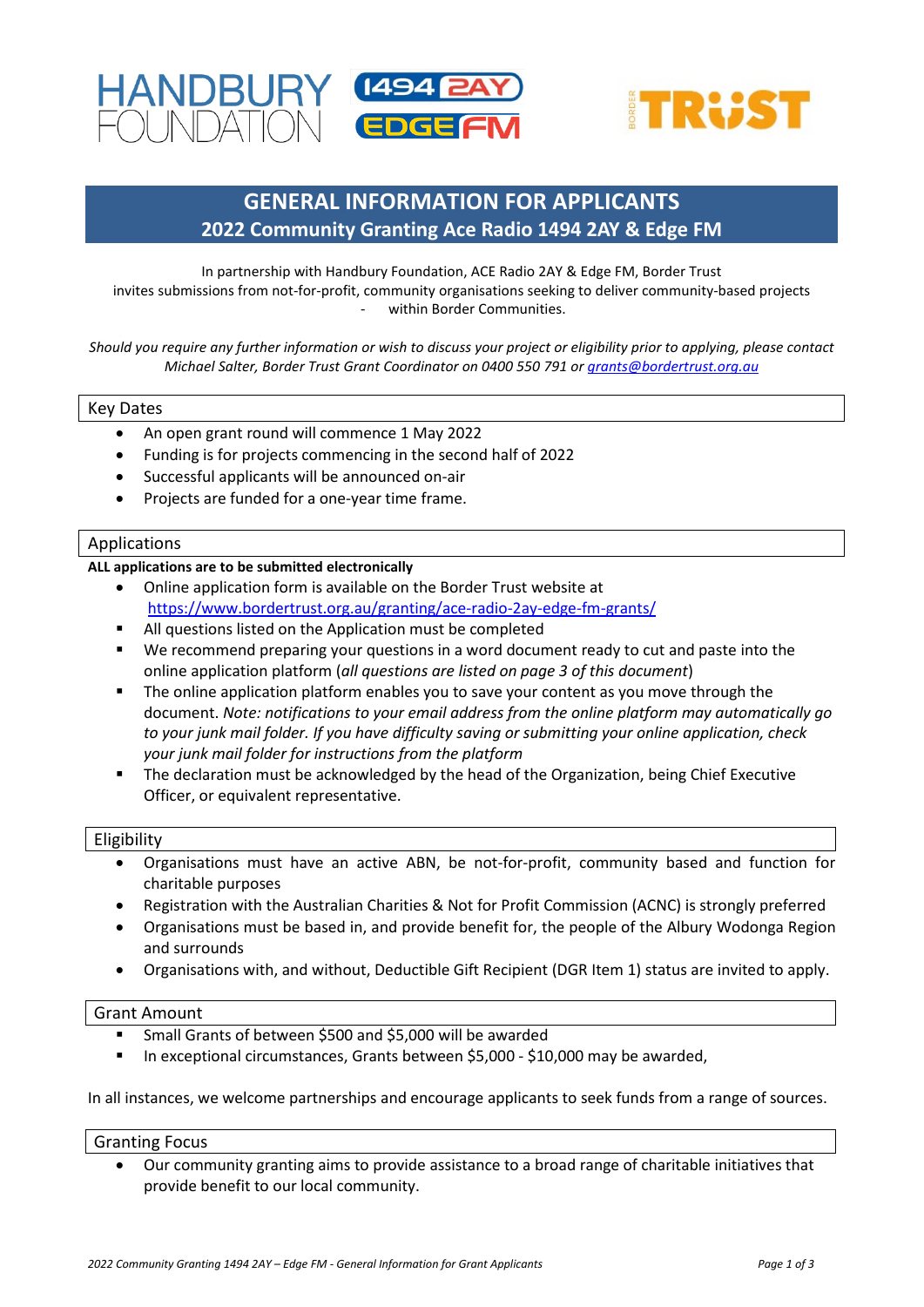## What We Are Most Likely to Fund

- Activity which has ongoing benefit to the community
- Initiatives which support and improve the lives of vulnerable members of our community
- Projects that can clearly demonstrate positive outcomes
- Projects which are in keeping with the mission and aims of Border Trust and those of our granting partners, Handbury Foundation, Ace Radio 1494 2AY and Edge FM.

### What We Are Less Likely to Fund

- Capital works
- **•** Ongoing salaries
- **Projects in successive years.**

*Please note: The encouragement or advancement of sport, recreation and social activities is not considered a charitable activity by the Australian Taxation Office.* 

*Therefore, applications from sporting organisations need to clearly demonstrate a benefit to the wider community and should clearly indicate which other local organisations are involved.*

### What We Do Not Fund

- **Recreational or commercial sporting activities**
- **Projects for private benefit or individuals**
- Activities or events that have commenced or already taken place.

# If Successful, Your Organisation Will Be Required To

- Enter into a Grant Agreement with Border Trust outlining the terms and conditions for use of the Grant
- Acknowledge the support from Handbury Foundation, ACE Radio 2AY & Edge FM together with Border Trust in all printed material and publicity regarding the funded project, and
- **Provide progress reports and a satisfactory acquittal as outlined in Grant Agreement.**

### If Successful, Your Organisation Will Be Requested To

Be available for media and website purposes as requested

# HOW YOUR APPLICATION WILL BE CONSIDERED

- Receipt of your application will be acknowledged by email
- **The Grant Making Committee will meet to consider all applications**
- **In order to give organisations as much opportunity as possible to be successful, you may be** contacted for further information
- *Please note* that it is not considered appropriate to lobby members of Border Trust, the Grant Committee or Partners personally in relation to your application.

Unfortunately, this Grant Program will be unable to fund every application it receives. It is important to state that an unsuccessful application does not reflect the value of the project, and that many very worthwhile projects may not receive funding. Border Trust will be pleased to discuss other options that may be available to you in this regard.

# HOW WE WILL LET YOU KNOW THE OUTCOME

- Successful applicants will be announced on completion of our assessment process
- All applicants will then be notified via email of the outcome of their application.